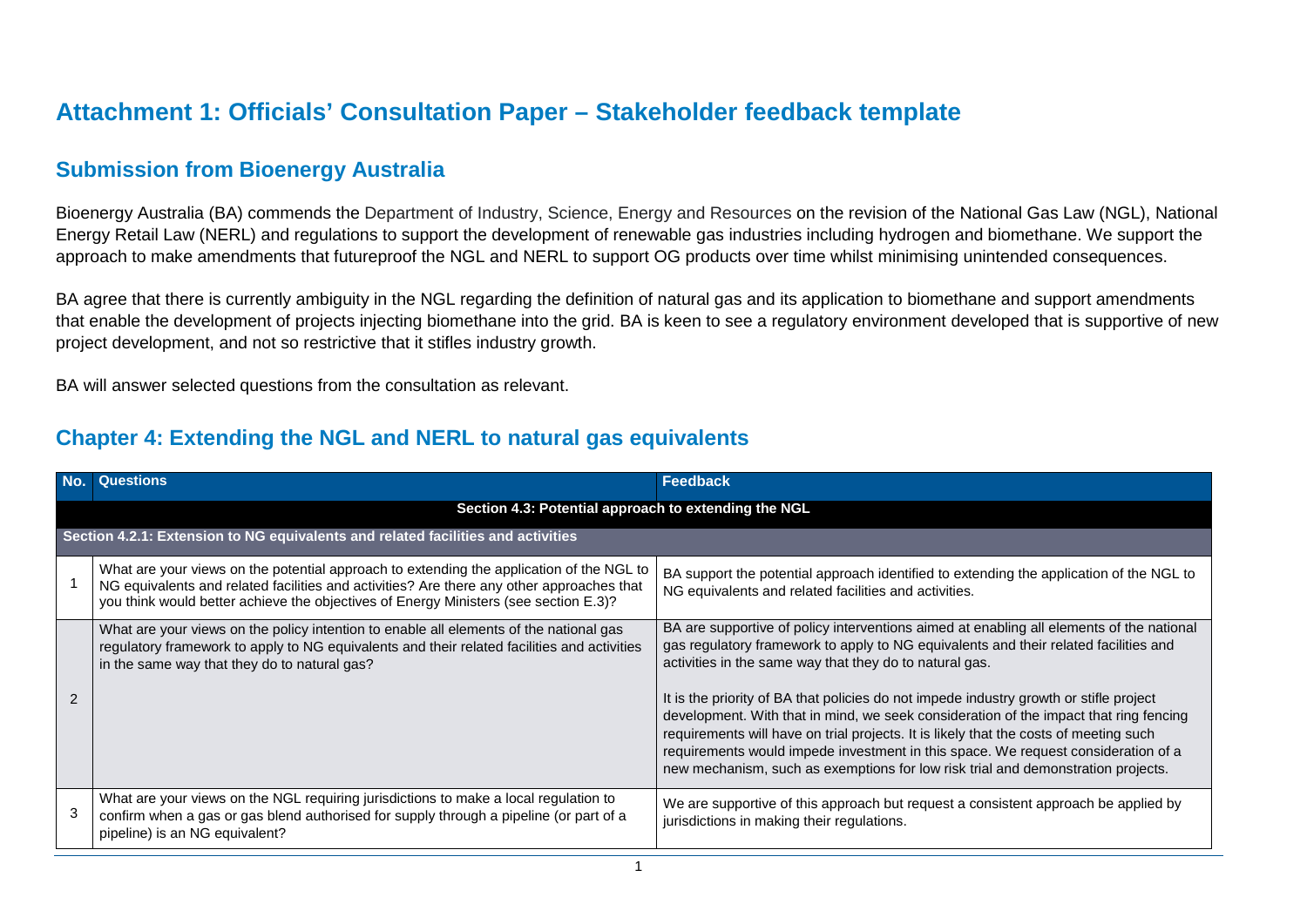| No.                                                                                 | <b>Questions</b>                                                                                                                                                                                                                                                                     | Feedback                                                                                                                                                                                                                                                                                                                                                                                                                                                                                                                                                                                                                                                                                                                                                                                                                               |  |  |
|-------------------------------------------------------------------------------------|--------------------------------------------------------------------------------------------------------------------------------------------------------------------------------------------------------------------------------------------------------------------------------------|----------------------------------------------------------------------------------------------------------------------------------------------------------------------------------------------------------------------------------------------------------------------------------------------------------------------------------------------------------------------------------------------------------------------------------------------------------------------------------------------------------------------------------------------------------------------------------------------------------------------------------------------------------------------------------------------------------------------------------------------------------------------------------------------------------------------------------------|--|--|
| $\overline{4}$                                                                      | Who is likely to operate the blending facilities involved in the creation of NG equivalent<br>blends?                                                                                                                                                                                | For projects where the blending unit is at the production facility and used specifically for<br>that facility, it is likely for the producer to own and operate the blending unit involved in<br>the creation of the NG equivalent.<br>Alternatively, where the blending facility is located downstream near the distribution<br>injection point servicing multiple production facilities, the gas distributor or another third<br>party could own and operate the blending unit. It may be reasonable for the gas<br>distributor to operate the unit, particularly in circumstances where it has been given<br>operational control to manage blending constraints, monitoring of gas quality<br>specifications and setting and ensuring the safety and technical requirements of the<br>rules and relevant state legislation are met. |  |  |
| 5                                                                                   | Do you think blending facilities should be subject to the same economic regulatory<br>framework that applies to pipelines? Please explain your response to this question.                                                                                                            | No, we do not think that blending facilities should be subject to the same economic<br>regulatory framework that applies to pipelines. We suggest that blending facilities remain<br>outside the regulated framework as is currently the case.<br>Blending facilities are private enterprises with unique site-specific economics. They<br>should be treated similar to a refinery producing fuel for the market- ie. outside of the<br>framework that applies to pipelines and utilities of public good.                                                                                                                                                                                                                                                                                                                              |  |  |
| 6                                                                                   | Are there any specific physical characteristics of NG equivalents or the supply chain for<br>these products that you consider should be taken into account when extending the<br>natural gas regulatory framework to NG equivalents?                                                 | Yes, BTU content and purity of the gas should be consistent with current grid<br>specifications.                                                                                                                                                                                                                                                                                                                                                                                                                                                                                                                                                                                                                                                                                                                                       |  |  |
| 7                                                                                   | Are there any other observations you would like to make about the potential approach to<br>extending the application of the NGL to NG equivalents and related facilities and<br>activities?                                                                                          | <b>No</b>                                                                                                                                                                                                                                                                                                                                                                                                                                                                                                                                                                                                                                                                                                                                                                                                                              |  |  |
| 8                                                                                   | Are there any other changes that you think need to be made to the NGL to<br>accommodate NG equivalents and related facilities and activities?                                                                                                                                        | None that we can think of                                                                                                                                                                                                                                                                                                                                                                                                                                                                                                                                                                                                                                                                                                                                                                                                              |  |  |
| Section 4.2.2: Extension to constituent gases and related facilities and activities |                                                                                                                                                                                                                                                                                      |                                                                                                                                                                                                                                                                                                                                                                                                                                                                                                                                                                                                                                                                                                                                                                                                                                        |  |  |
| 9                                                                                   | What are you views on the proposal to amend the NGL to enable the national gas<br>regulatory framework to apply to the constituent gases and related facilities and activities<br>involved in the supply of NG equivalents (where appropriate to do so) set out in section<br>4.2.2? | We are very supportive of the amendment proposal.                                                                                                                                                                                                                                                                                                                                                                                                                                                                                                                                                                                                                                                                                                                                                                                      |  |  |
| 10                                                                                  | What are your views on the proposal that pipelines involved in the transportation of a<br>constituent gas (e.g. a hydrogen pipeline) be subject to economic regulation under the<br>NGL and NGR?                                                                                     | None tha                                                                                                                                                                                                                                                                                                                                                                                                                                                                                                                                                                                                                                                                                                                                                                                                                               |  |  |
| 11                                                                                  | Are there any other observations you would like to make about the potential approach to<br>extending the application of the NGL to constituent gases and related facilities and<br>activities?                                                                                       | No                                                                                                                                                                                                                                                                                                                                                                                                                                                                                                                                                                                                                                                                                                                                                                                                                                     |  |  |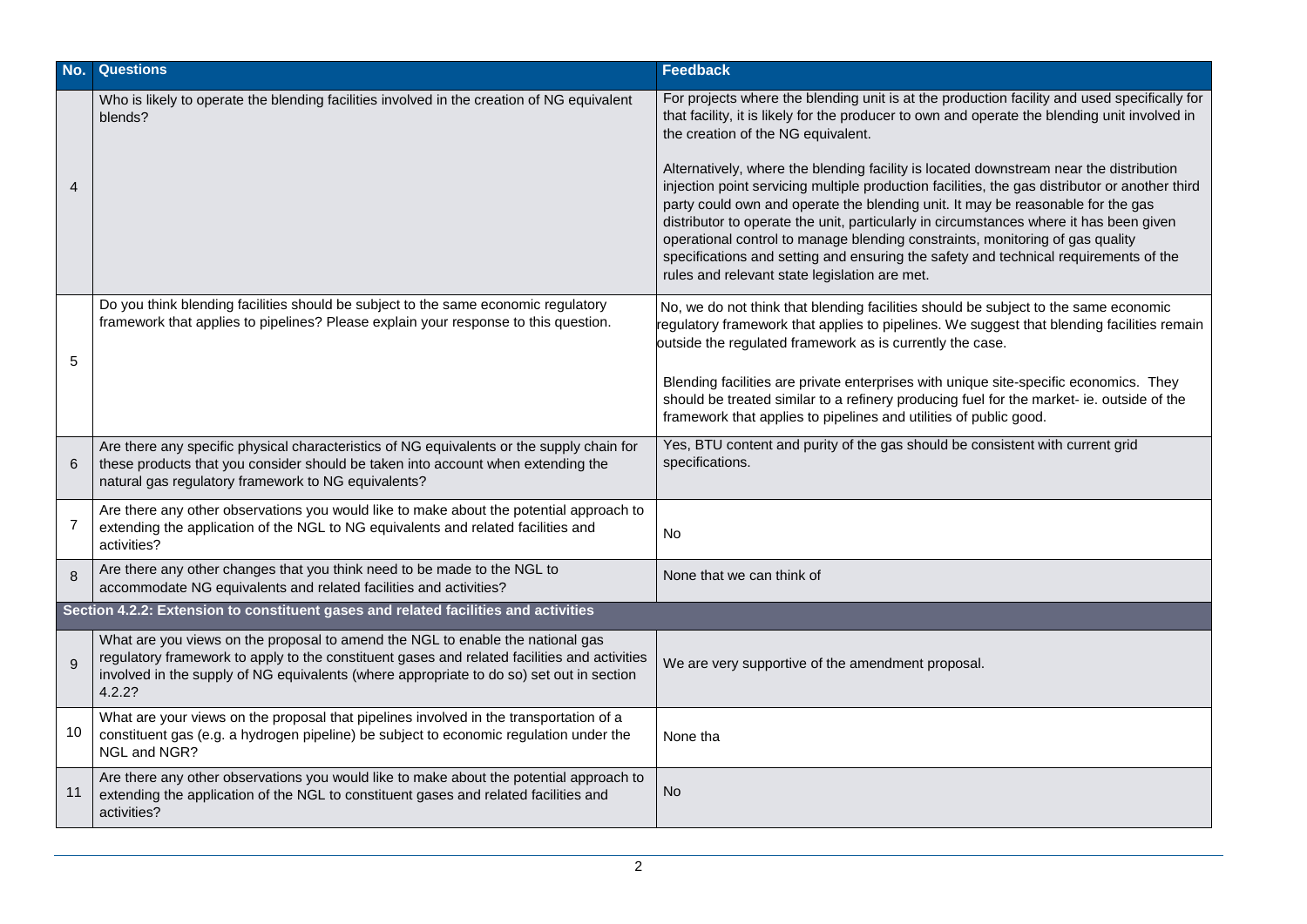| No. | <b>Questions</b>                                                                                                                                                                                                                                                                                                                                                                                          | <b>Feedback</b>                                                                                                                                                                                                                                                                                                                                                                                                                                                                                                                                                                                                                                                                                             |  |  |  |  |
|-----|-----------------------------------------------------------------------------------------------------------------------------------------------------------------------------------------------------------------------------------------------------------------------------------------------------------------------------------------------------------------------------------------------------------|-------------------------------------------------------------------------------------------------------------------------------------------------------------------------------------------------------------------------------------------------------------------------------------------------------------------------------------------------------------------------------------------------------------------------------------------------------------------------------------------------------------------------------------------------------------------------------------------------------------------------------------------------------------------------------------------------------------|--|--|--|--|
| 12  | Are there any other approaches that you think would better achieve the objectives of<br>Energy Ministers (see section E.3)?                                                                                                                                                                                                                                                                               | None that we can think of                                                                                                                                                                                                                                                                                                                                                                                                                                                                                                                                                                                                                                                                                   |  |  |  |  |
| 13  | Are there any other changes that you think need to be made to the NGL to<br>accommodate constituent gases and related facilities and activities?                                                                                                                                                                                                                                                          | None that we can think of                                                                                                                                                                                                                                                                                                                                                                                                                                                                                                                                                                                                                                                                                   |  |  |  |  |
|     | Section 4.2.2: Extension of market bodies' functions and powers                                                                                                                                                                                                                                                                                                                                           |                                                                                                                                                                                                                                                                                                                                                                                                                                                                                                                                                                                                                                                                                                             |  |  |  |  |
| 14  | What are your views on the potential approach to extending market body functions and<br>powers set out in section 4.2.3 to:<br>NG equivalents and related facilities and activities?<br>(a)                                                                                                                                                                                                               | We agree with the approach to extend market body functions and powers to: (a) NG<br>equivalents and related facilities and activities? (b) constituent gases and related<br>facilities and activities?                                                                                                                                                                                                                                                                                                                                                                                                                                                                                                      |  |  |  |  |
|     | constituent gases and related facilities and activities?<br>(b)                                                                                                                                                                                                                                                                                                                                           |                                                                                                                                                                                                                                                                                                                                                                                                                                                                                                                                                                                                                                                                                                             |  |  |  |  |
| 15  | Do you think arrangements are needed for distribution pipelines attached to the DWGM<br>and STTM to provide for independent management of blending limits (or gas<br>specification requirement) imposed by a jurisdiction? If you think AEMO or another third<br>party should be responsible for this function, please explain what costs and benefits you<br>think would be associated with it doing so. | The current framework for gas distribution pipelines reflects the separation of technical<br>and economic regulatory functions. Jurisdictions are responsible for technical<br>regulation of gas (including safety), and they therefore have the function and<br>responsibility to set the gas quality specification. This regime works successfully and<br>we do not see any reason for a different framework to apply in relation to renewable<br>gases. It would be inappropriate for an economic regulatory body such as AEMC or<br>AEMO to assume a technical regulatory function, and creation of a new body to<br>perform this function will involve additional cost and complexity with no benefit. |  |  |  |  |
| 16  | Are there any other changes to market body functions and powers required to<br>accommodate NG equivalents, their constituent gases, or related facilities and activities?                                                                                                                                                                                                                                 | None that we can think of                                                                                                                                                                                                                                                                                                                                                                                                                                                                                                                                                                                                                                                                                   |  |  |  |  |
| 17  | Are there any other approaches that you think would better achieve the objectives of<br><b>Energy Ministers?</b>                                                                                                                                                                                                                                                                                          | None that we can think of                                                                                                                                                                                                                                                                                                                                                                                                                                                                                                                                                                                                                                                                                   |  |  |  |  |
|     | Section 4.3: Potential approach to extending the NERL                                                                                                                                                                                                                                                                                                                                                     |                                                                                                                                                                                                                                                                                                                                                                                                                                                                                                                                                                                                                                                                                                             |  |  |  |  |
| 18  | What are your views on the potential approach to extending the application of the NERL<br>to NG equivalents set out in section 4.3?                                                                                                                                                                                                                                                                       | We are in support of the potential approach to extending the application of the NERL to<br>NG equivalents.                                                                                                                                                                                                                                                                                                                                                                                                                                                                                                                                                                                                  |  |  |  |  |
| 19  | What are your views on the potential approach to extending the AER's and AEMC's<br>functions and powers under the NERL to NG equivalents set out in section 4.3?                                                                                                                                                                                                                                          | We are in support of the potential approach to extending the AER's and AEMC's<br>functions and powers under the NERL to NG equivalents.                                                                                                                                                                                                                                                                                                                                                                                                                                                                                                                                                                     |  |  |  |  |
| 20  | Are any other changes to the NERL or the market bodies' functions and powers under<br>the NERL required to accommodate NG equivalents?                                                                                                                                                                                                                                                                    | None that we can think of                                                                                                                                                                                                                                                                                                                                                                                                                                                                                                                                                                                                                                                                                   |  |  |  |  |
| 21  | Are there any other approaches that you think would better achieve the objectives of<br>Energy Ministers (see section E.3)?                                                                                                                                                                                                                                                                               | None that we can think of                                                                                                                                                                                                                                                                                                                                                                                                                                                                                                                                                                                                                                                                                   |  |  |  |  |